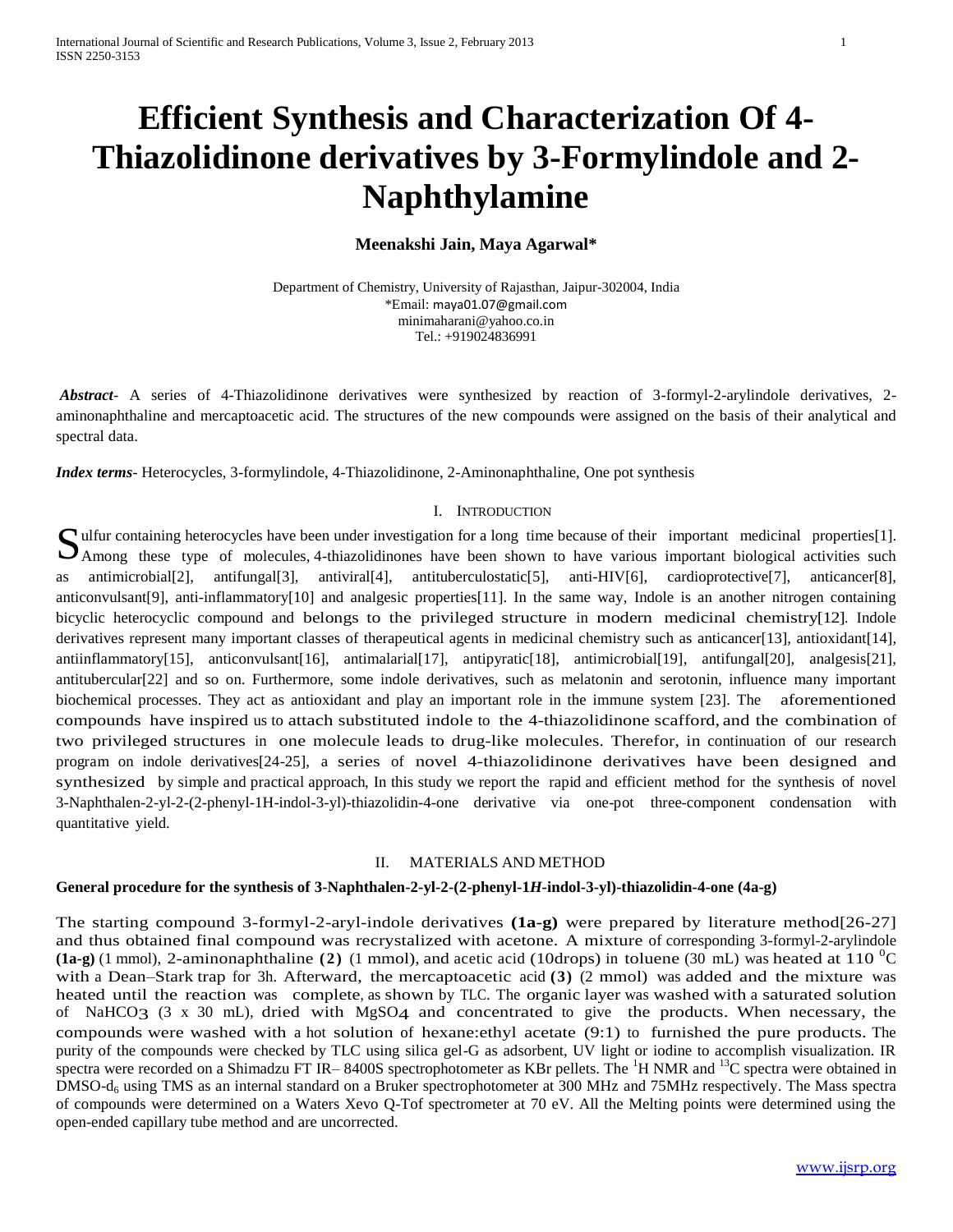

## Figure 1

#### III. RESULTS AND DISCUSION

 The chemistry using amine, aldehyde and mercaptoacetic acid proceeded uneventfully and the product was isolated in quantitative yield after work up. In a typical experiment, 3-formyl-2-phenylindole derivatives and 2-aminonaphthalamine were heated in toluene for 3 h, followed by addition of mercaptoacetic acid. We have observed that presence of electron withdrawing group gives better yields as compared with electron donating group **Table 1**. Our mechanistic investigations using spectral studies gave proof of cyclized products. The IR spectra of compounds **4a-g** showed two absorption band in the region 1660-1690 cm-1 this can be attributed to the cyclic C=O vibration. The N-H is observed at 3320-3350 cm-1. The compounds was further assigned by NMR spectra of compounds **4a-g** the aromatic signals were observed as a multiplet in the region δ 6.48-7.77. A singlet due to –NH was observed at δ10.34-1126. The methyl group in compound **4f** and **4e** were observed as a singlet at δ2.34 and 3.64 respectively.

| S. No.         | compound       | <b>Ph</b>                   | M.P. $(^0C)$ | Yield $(\% )$ | <b>Molecular</b><br>Formula |
|----------------|----------------|-----------------------------|--------------|---------------|-----------------------------|
| 1              | 4a.            | $C_6H_5$                    | 188-190      | 56            | $C_{27}H_{20}N_2OS$         |
| $\overline{2}$ | 4 <sub>b</sub> | $4-CIC6H4$                  | 240-242      | 63            | $C_{27}H_{19}C1N_2OS$       |
| 3              | 4c.            | $4$ -FC $_6$ H <sub>4</sub> | 185-187      | 68            | $C_{27}H_{19}FN_2OS$        |
| $\overline{4}$ | 4d.            | $4-BrC_6H_4$                | 210-212      | 60            | $C_{27}H_{19}BrN_2OS$       |
| 5              | 4e.            | $4-$<br>$OCH3C6H4$          | 192-195      | 65            | $C_{28}H_{22}N_2O_2S$       |
| 6              | 4f.            | $4-$<br>$CH_3C_6H_4$        | 234-236      | 59            | $C_{28}H_{22}N_2OS$         |
| $\tau$         | 4g.            | $3-$<br>$NO2C6H4$           | 216-218      | 60            | $C_{27}H_{19}N_3O_3S$       |

| Table 1 Physical data of compounds 4a-g. |  |  |  |  |  |
|------------------------------------------|--|--|--|--|--|
|------------------------------------------|--|--|--|--|--|

## Spectral data:

3-Naphthalen-2-yl-2-(2-phenyl-1H-indol-3-yl)-thiazolidin-4-one (4a):  $C_{27}H_{20}N_2OS$ , Mol. Wt 420.53; IR (KBr) v<sub>max</sub> in cm<sup>-1</sup> 3340, 3030,1685; <sup>1</sup>H NMR (DMSO-d<sub>6</sub>) δ in ppm 10.34(s, 1H, NH), 6.75-7.61(m, 16H, Ar-H), 5.91(s, 1H, CH), 3.38(s, 2H, CH<sub>2</sub>); <sup>13</sup>C NMR (DMSO-d6) 167.21, 145.35, 139.64, 138.37, 135.63, 134.23, 131.24, 129.27, 128.42, 125.41, 124.67, 122.68, 121.43, 120.36, 119.13, 113.28, 108.25, 51.53, 37.41 ; Anal. Calcd. C: 77.12, H: 4.79, N: 6.66. Found: C: 77.16, H: 4.81, N: 6.62 ; MS: m/z 421.53

2-[2-(4-Chloro-phenyl)-1H-indol-3-yl]-3-naphthalen-2-yl-thiazolidin-4-one (4b)  $C_{27}H_{19}CN_2OS$ , Mol. Wt 454.97; IR (KBr)  $v_{max}$  in cm<sup>-1</sup> 3345, 3037,1660; <sup>1</sup>H NMR (DMSO-d<sub>6</sub>) δ in ppm 10.54(s, 1H, NH), 6.52-7.63(m, 15H, Ar-H), 5.94(s, 1H, CH), 3.41(s, 2H, CH2) ; <sup>13</sup>C NMR (DMSO-d6) 167.43, 143.97, 138.53, 136.65, 135.21, 134.23, 132.61, 131.93, 129.73, 128.68, 126.84, 125.23,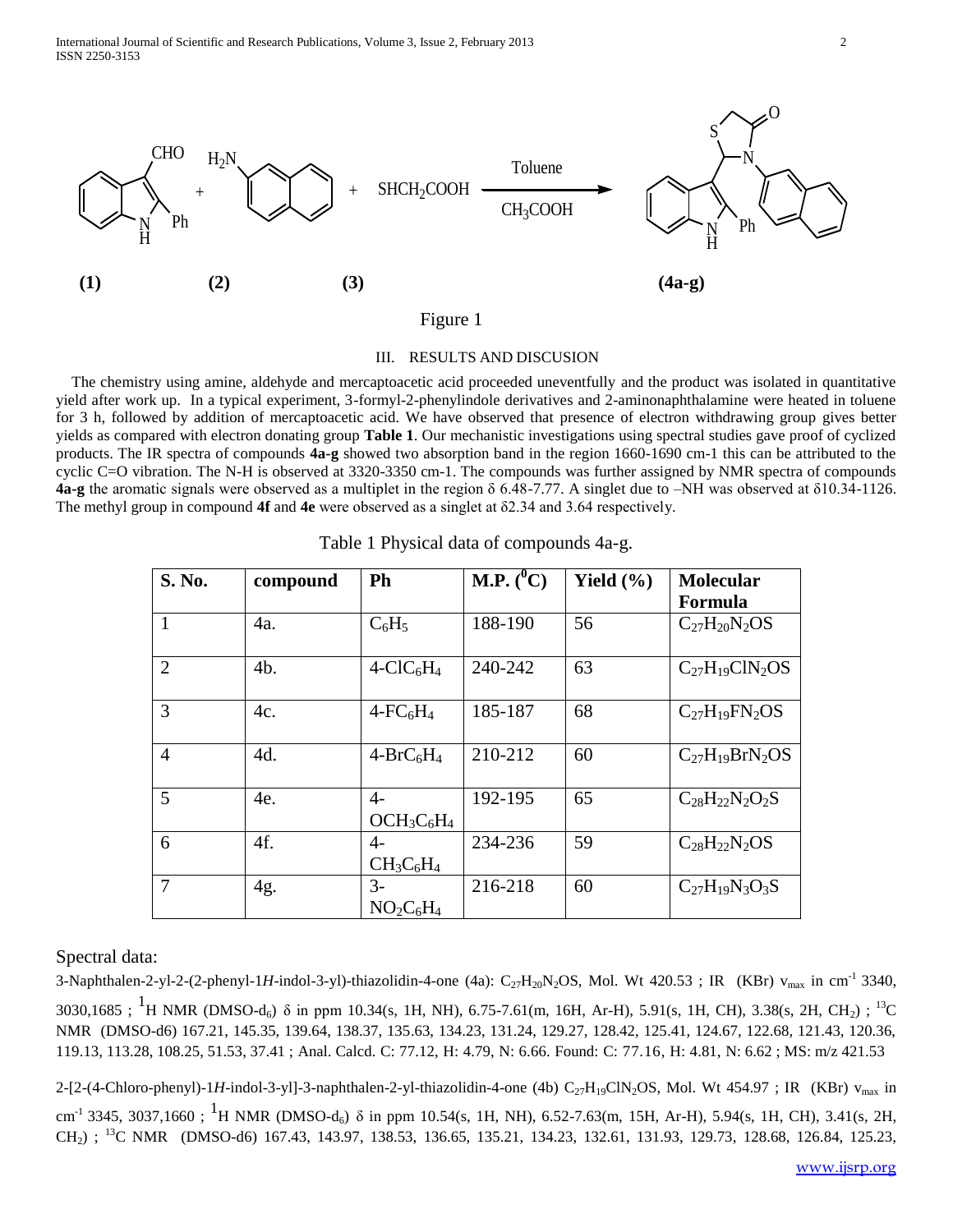124.43, 122.32, 121.20, 120.11, 114.19, 113.48, 109.98, 51.33, 37.38 ; Anal. Calcd. C: 71.28, H: 4.21, N: 6.16 . Found: C: 71.30, H: 4.23, N: 6.14 ; MS: m/z 455.97

2-[2-(4-Fluoro-phenyl)-1H-indol-3-yl]-3-naphthalen-2-yl-thiazolidin-4-one (4c)  $C_{27}H_{19}FN_2OS$ , Mol. Wt 438.52; IR (KBr)  $v_{max}$  in cm<sup>-</sup> <sup>1</sup> 3350, 3025,1665; <sup>1</sup>H NMR (DMSO-d<sub>6</sub>) δ in ppm 10.44(s, 1H, NH), 6.48-7.77(m, 15H, Ar-H), 5.95(s, 1H, CH), 3.36(s, 2H, CH<sub>2</sub>); <sup>13</sup>C NMR (DMSO-d6) 167.49, 163.19, 143.17, 138.43, 136.65, 134.33, 132.11, 129.93, 127.68, 126.84, 125.73, 124.48, 122.32, 121.56, 120.61, 117.39, 114.29, 113.76, 109.18, 51.23, 37.88 ; Anal. Calcd. C: 73.95, H: 4.37, N: 6.39. Found: C: 73.93, H: 4.39, N: 6.37 ; MS: m/z 439.52

 $2-[2-(4-Bromo-phenyl)-1H-indol-3-y]$ -3-naphthalen-2-yl-thiazolidin-4-one (4d)  $C_{27}H_{19}BrN_2OS$ , Mol. Wt 499.42 ; IR (KBr) v<sub>max</sub> in

cm<sup>-1</sup> 3340, 3030,1670; <sup>1</sup>H NMR (DMSO-d<sub>6</sub>) δ in ppm 11.26(s, 1H, NH), 6.75-7.67(m, 15H, Ar-H), 5.98(s, 1H, CH), 3.43(s, 2H, CH<sub>2</sub>) ; <sup>13</sup>C NMR (DMSO-d6) 166.49, 145.37, 138.13, 136.15, 134.33, 133.31, 132.11, 130.93, 128.18, 126.64, 125.73, 124.48, 123.10, 122.82, 121.26, 120.42, 114.49, 113.46, 109.28, 50.13, 38.88 ; Anal. Calcd. C: 64.93, H: 3.83, N: 5.61. Found: C: 64.91, H: 3.85, N: 5.59 ; MS: m/z 500.42

2-[2-(4-Methoxy-phenyl)-1*H*-indol-3-yl]-3-naphthalen-2-yl-thiazolidin-4-one (4e)  $C_{28}H_{22}N_2O_2S$ , Mol. Wt 450.55; IR (KBr) v<sub>max</sub> in

cm<sup>-1</sup> 3325, 3010,1690; <sup>1</sup>H NMR (DMSO-d<sub>6</sub>) δ in ppm 10.85(s, 1H, NH), 6.55-7.68(m, 15H, Ar-H), 5.73(s, 1H, CH), 3.64(s, 3H, CH<sub>3</sub>) 3.33(s, 2H, CH<sub>2</sub>); <sup>13</sup>C NMR (DMSO-d6) 167.59, 161.73, 145.77, 138.43, 134.94, 133.11, 130.61, 129.93, 128.67, 126.24, 125.60, 124.45, 123.44, 122.12, 121.16, 120.44, 116.08, 114.49, 113.22, 109.28, 51.53, 38.21 ; Anal. Calcd. C: 74.64, H: 4.92, N: 6.22. Found: C: 74.62, H: 4.94, N: 6.20 ; MS: m/z 451.55

2-[2-(4-Methyl-phenyl)-1*H*-indol-3-yl]-3-naphthalen-2-yl-thiazolidin-4-one (4f) C<sub>28</sub>H<sub>22</sub>N<sub>2</sub>OS, Mol. Wt 434.55; IR (KBr) v<sub>max</sub> in cm<sup>-1</sup> 3320, 3030,1680 ; <sup>1</sup>H NMR (DMSO-d<sub>6</sub>)  $\delta$  in ppm 10.57(s, 1H, NH), 6.80-7.61(m, 15H, Ar-H), 5.91(s, 1H, CH), 3.38(s, 2H, CH<sub>2</sub>), 2.34(s, 3H, CH<sub>3</sub>); <sup>13</sup>C NMR (DMSO-d6) 166.81, 142.42, 139.33, 138.11, 136.62, 135.51, 134.55, 132.11, 131.60, 129.53, 128.18, 126.34, 125.24, 124.68, 122.43, 121.91, 120.19, 114.55, 111.96, 107.64, 50.88, 37.96, 21.19 ; Anal. Calcd. C: 77.39, H: 5.10, N: 6.45. Found: C: 77.37, H: 5.12, N: 6.43 ; MS: m/z 435.55

2-[2-(3-Nitro-phenyl)-1H-indol-3-yl]-3-naphthalen-2-yl-thiazolidin-4-one (4g) C<sub>27</sub>H<sub>19</sub>N<sub>3</sub>O<sub>3</sub>S, Mol. Wt 465.52; IR (KBr) v<sub>max</sub> in cm<sup>-1</sup> 3330, 3035,1670; <sup>1</sup>H NMR (DMSO-d<sub>6</sub>) δ in ppm 10.34(s, 1H, NH), 6.85-7.71(m, 15H, Ar-H), 5.95(s, 1H, CH), 3.32(s, 2H, CH<sub>2</sub>); <sup>13</sup>C NMR (DMSO-d6) 166.92, 151.28, 143.43, 139.21, 138.37, 134.62, 133.22, 132.47, 131.55, 128.51, 126.29, 125,65, 124.32, 122.74, 121.91, 120.30, 114.87, 113.39, 106.67, 51.59, 37.60 ; Anal. Calcd. C: 69.66, H: 4.11, N: 9.03. Found: C: 69.64, H: 4.13, N: 9.01 ; MS: m/z 466.52

#### IV. CONCLUSION

We applied one pot methodology to promote the synthesis of 4-Thiazolidinone derivatives by the reaction of 3-formyl-2-arylindole, 2aminonaphthylamine and mercaptoacetic acid in good yield and good purities. Synthesized compounds were characterized by IR, <sup>1</sup>H NMR, <sup>13</sup>C NMR, and Mass spectra.

#### ACKNOWLEDGMENT

Authors are thankful to University Grant Commission (India) for the award of Junior Research Fellowship and Head, Department of Chemistry, University of Rajasthan, Jaipur (India) for spectral data analysis.

#### REFERANCE

[4[\] Ravichandran,](http://www.ncbi.nlm.nih.gov/pubmed?term=Ravichandran%20V%5BAuthor%5D&cauthor=true&cauthor_uid=21615706) V. [Jain, A.](http://www.ncbi.nlm.nih.gov/pubmed?term=Jain%20A%5BAuthor%5D&cauthor=true&cauthor_uid=21615706) [Kumar, K.S.](http://www.ncbi.nlm.nih.gov/pubmed?term=Kumar%20KS%5BAuthor%5D&cauthor=true&cauthor_uid=21615706) [Rajak,](http://www.ncbi.nlm.nih.gov/pubmed?term=Rajak%20H%5BAuthor%5D&cauthor=true&cauthor_uid=21615706) H. and [Agrawal,](http://www.ncbi.nlm.nih.gov/pubmed?term=Agrawal%20RK%5BAuthor%5D&cauthor=true&cauthor_uid=21615706) R.K. (2011). Design, synthesis, and evaluation of thiazolidinone derivatives as antimicrobial and anti-viral agents. [Chem Biol Drug Des.](http://www.ncbi.nlm.nih.gov/pubmed/21615706?report=abstract) 78(3): 464-470.

<sup>[1]</sup> Lalit, K. Shashi, B. and Kamal, J. (2012). The diverse pharmacological importance of indole derivatives: A review. Int. J. Sci. 2(2): 23-33.

<sup>[2]</sup> Devappa, S.L. Reddy, K.R.V. Govinda, R. Reddy, K.B. Sahana, K.N. Smitha, N.C. Anand, Pradeep. Nitin, K. and Achuthanada. (2010). A simple and efficient carbodiimide mediated one pot synthesis of novel 2-(2-hydroxynaphthalen-1-yl)-3-phenyl-1,3-thiazolidin-40one derivatives: A potent antimicrobial agent. Int. J. Chem. Tech. Res. 2: 1220-1228.

<sup>[3]</sup> Srinivas, A. Nagaraj, A. and Reddy, C.S. (2010). Synthesis and in vitro study of methylene-bis-tetrahydro[1,3]thiazolo[4,5-c] isoxazoles as potential nematicidal agents. Eur. J. Med. Chem. 45: 2353-2358.